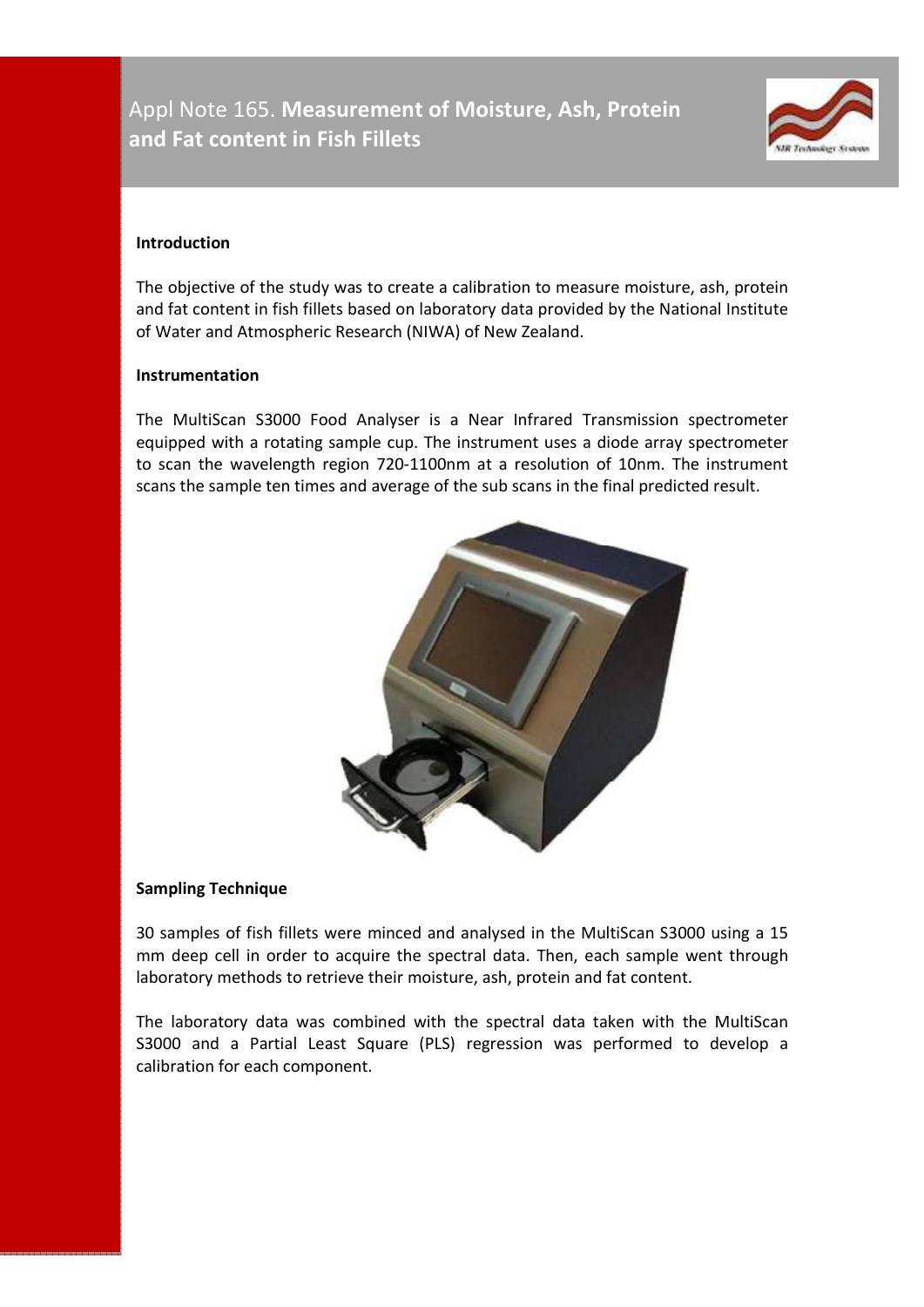## **Results**

Figure 1 shows the result for the spectral data of the 30 samples of fish fillets.



Figure1 – NIT spectra of fish fillets

Figures 2, 3, 4 and 5 represent the calibration curve for moisture, ash, protein and fat respectively.



Figure 2 – Moisture Calibration Curve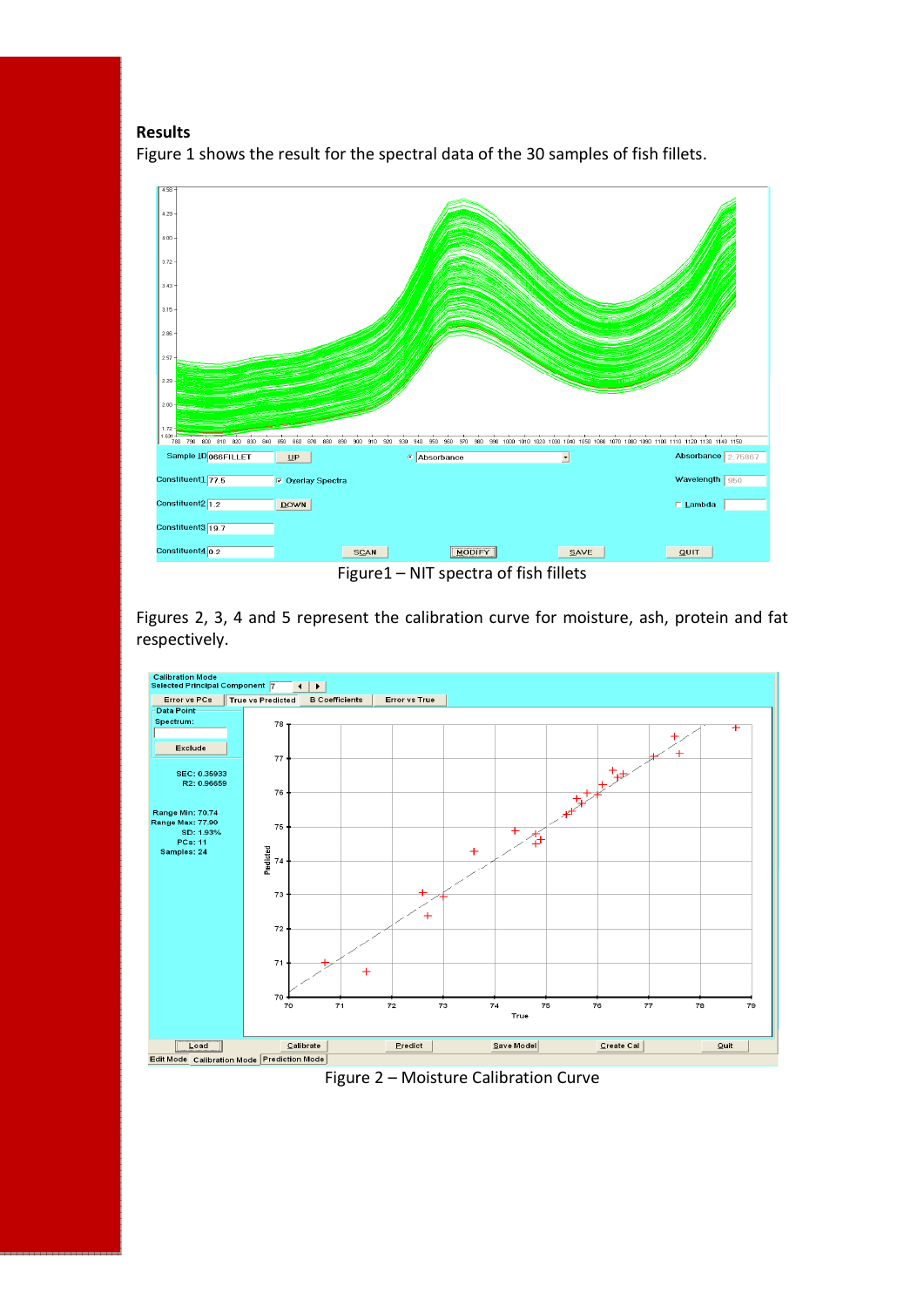

Figure 3 – Ash Calibration Curve



Figure 4 – Protein Calibration Curve



Figure 5 – Fat Calibration Curve